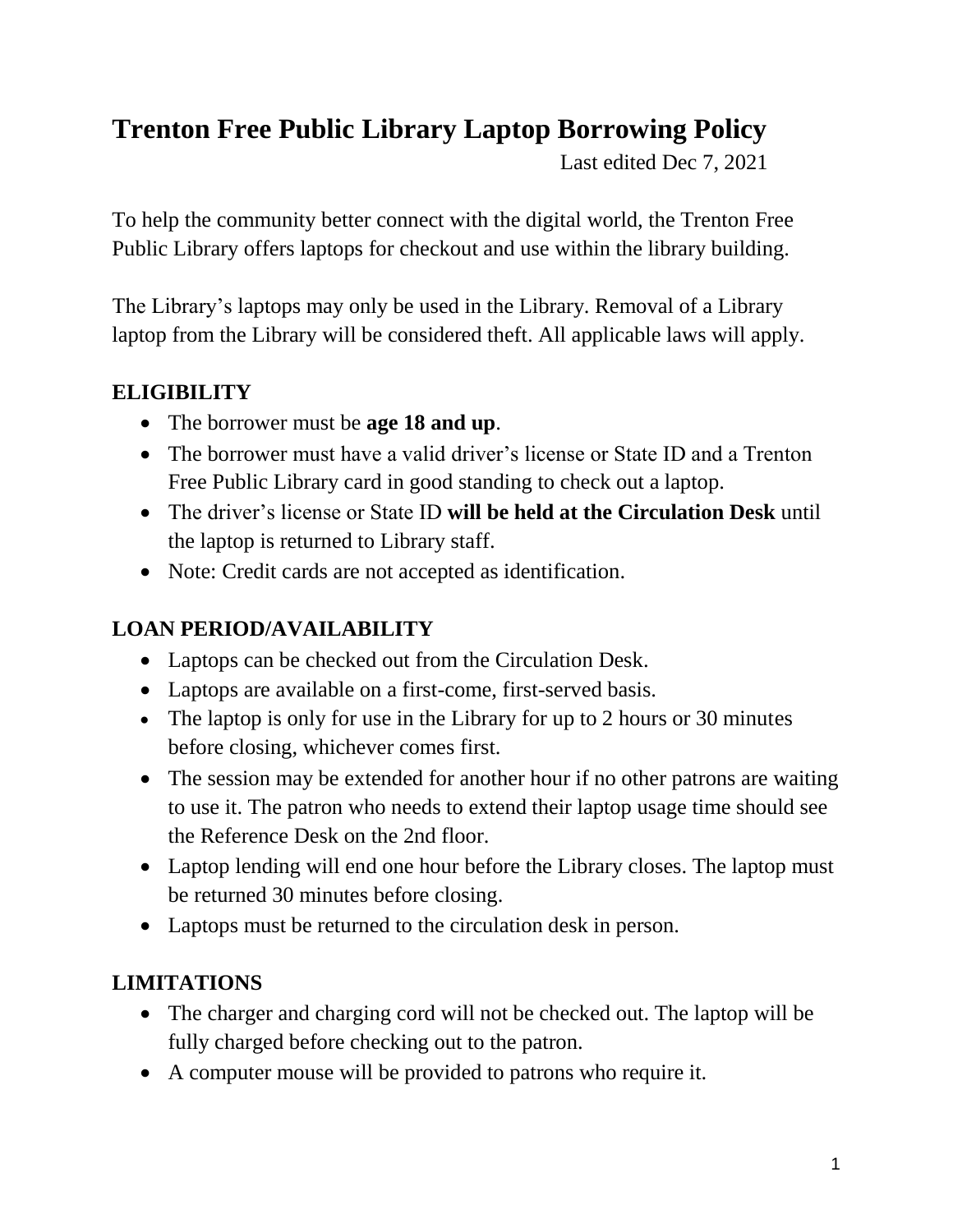- Each laptop is equipped with software similar to that provided on other public access computers at the Trenton Free Public Library. No additional software may be installed or downloaded.
- Each laptop has an embedded webcam which allows patrons to do online meetings.
- Each laptop has the following meeting software installed: Zoom, GoToMeeting, and Microsoft Teams.
- Patrons attending online meetings or playing audio or video files must wear headphones.
- The printing procedure on laptops is similar to any other public access computer. Documents can be printed at the public print release station at the Reference Room on the 2nd floor.
- Any created or downloaded files will be deleted after a session ends. If you wish to save files, you must provide your own memory device or send it to your personal email. The library is not responsible for lost or corrupted files.

#### **FINES AND LIABILITY**

The Library's Public Computer Use policy applies to laptop use. Users attest that they have read and will adhere to the policy.

- Under no circumstances should a borrower leave the laptop unattended. The library will not be responsible for a lost or stolen laptop even when it is used in the library.
- It is the borrower's full responsibility and fiscal liability for all costs associated with damage to the laptop or its associated peripheral equipment during the period it is checked out, or its replacement costs should it be damaged, lost or stolen. The Library's IT Department will assess laptop issues and charge the user accordingly. The cost to repair or replace a damaged laptop will be determined according to the pricing available at that time. The cost may exceed \$1,000 and will be charged to the borrower's library account.
- The borrower must return the laptop along with accessories to the circulation desk at the end of the checkout period. A patron's privilege to check out a